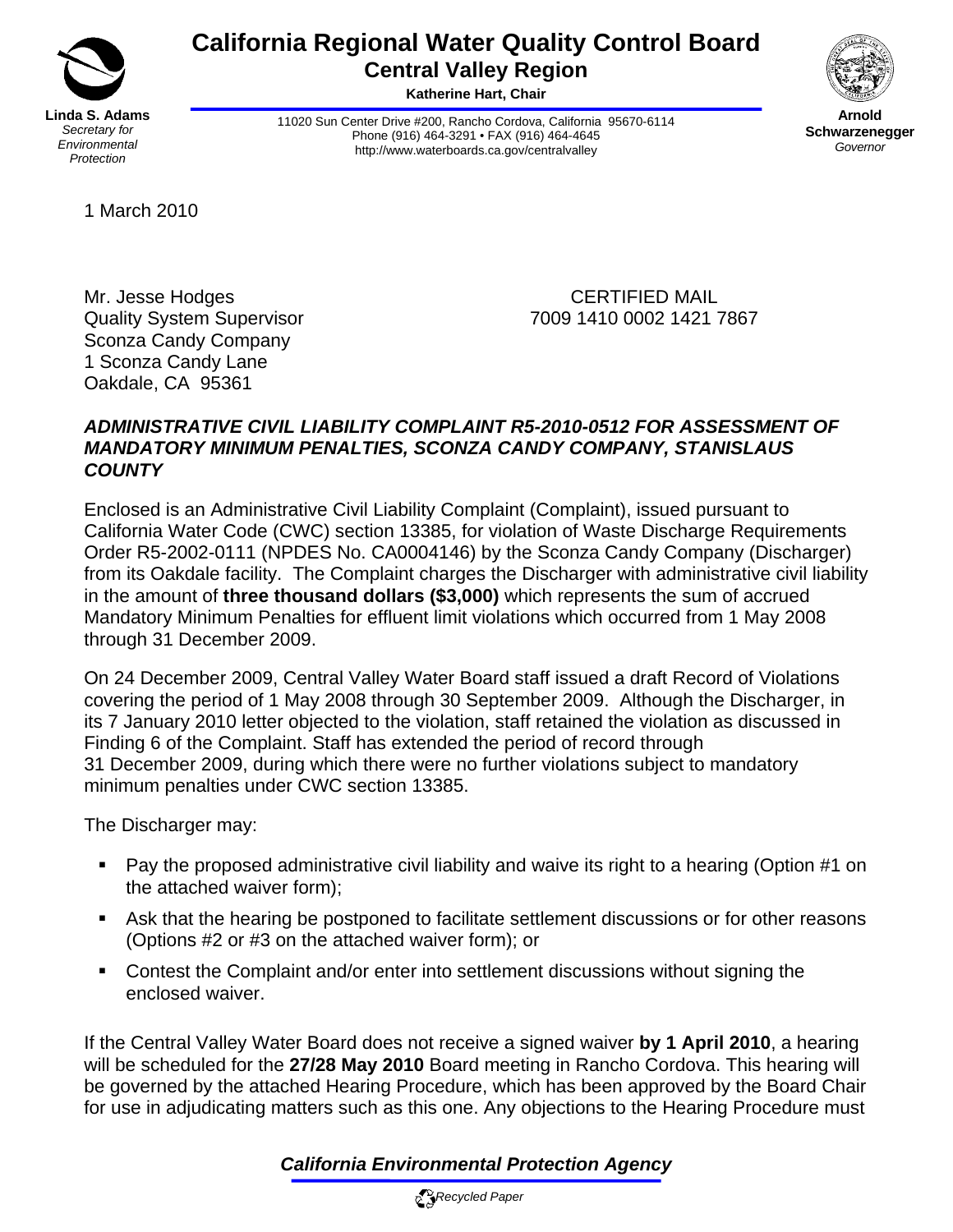be received by Lori Okun, whose contact information is listed in the Hearing Procedure, by **5 p.m. on 15 March 2010.** 

If the Discharger chooses to sign the waiver and pay the assessed civil liability, this will be considered a tentative settlement of the violations. The settlement will be considered final pending a 30-day comment period, starting from the date this Complaint is issued. Interested parties may comment on the proposed action during this period by submitting written comments to the Central Valley Water Board staff person listed below. Should the Central Valley Water Board receive new information or comments during this comment period, the Executive Officer may withdraw the complaint, return payment, and issue a new complaint. If the Central Valley Water Board does not hold a hearing on the matter, and if the terms of the final settlement are not significantly different from those proposed in the enclosed Complaint, then there will not be additional opportunities for public comment on the proposed settlement.

In order to conserve resources, this letter transmits paper copies of the documents to the Discharger only. Interested persons may download the documents from the Central Valley Water Board's Internet website at:

http://www.waterboards.ca.gov/centralvalley/tentative\_orders/ Copies of these documents can also be obtained by contacting or visiting the Central Valley Water Board's office weekdays between 8:00 AM and 5:00 PM.

If you have any questions or comments regarding the Administrative Civil Liability Complaint, please contact Barry Hilton at (916) 464-4762 or bhilton@waterboards.ca.gov.

Original signed by

WENDY WYFLS **Supervisor** Compliance and Enforcement Section

- Enclosure: ACL Complaint R5-2010-0512 Hearing Procedure Hearing Waiver
- cc w/o encl: Kenneth Greenberg, USEPA, Region 9, San Francisco Kenneth Landau, Central Valley Water Board, Rancho Cordova Patrick Pulupa, Office of Chief Counsel, SWRCB, Sacramento Reed Sato, Office of Enforcement, SWRCB, Sacramento Lori Okun, Office of Chief Counsel, SWRCB, Sacramento Emel Wadhwani, Office of Chief Counsel, SWRCB, Sacramento Carol Oz, Department of Fish and Game, Region 2, Rancho Cordova Stanislaus County Health Services Agency, Modesto Bill Jennings, California Sport Fishing Protection Alliance, Stockton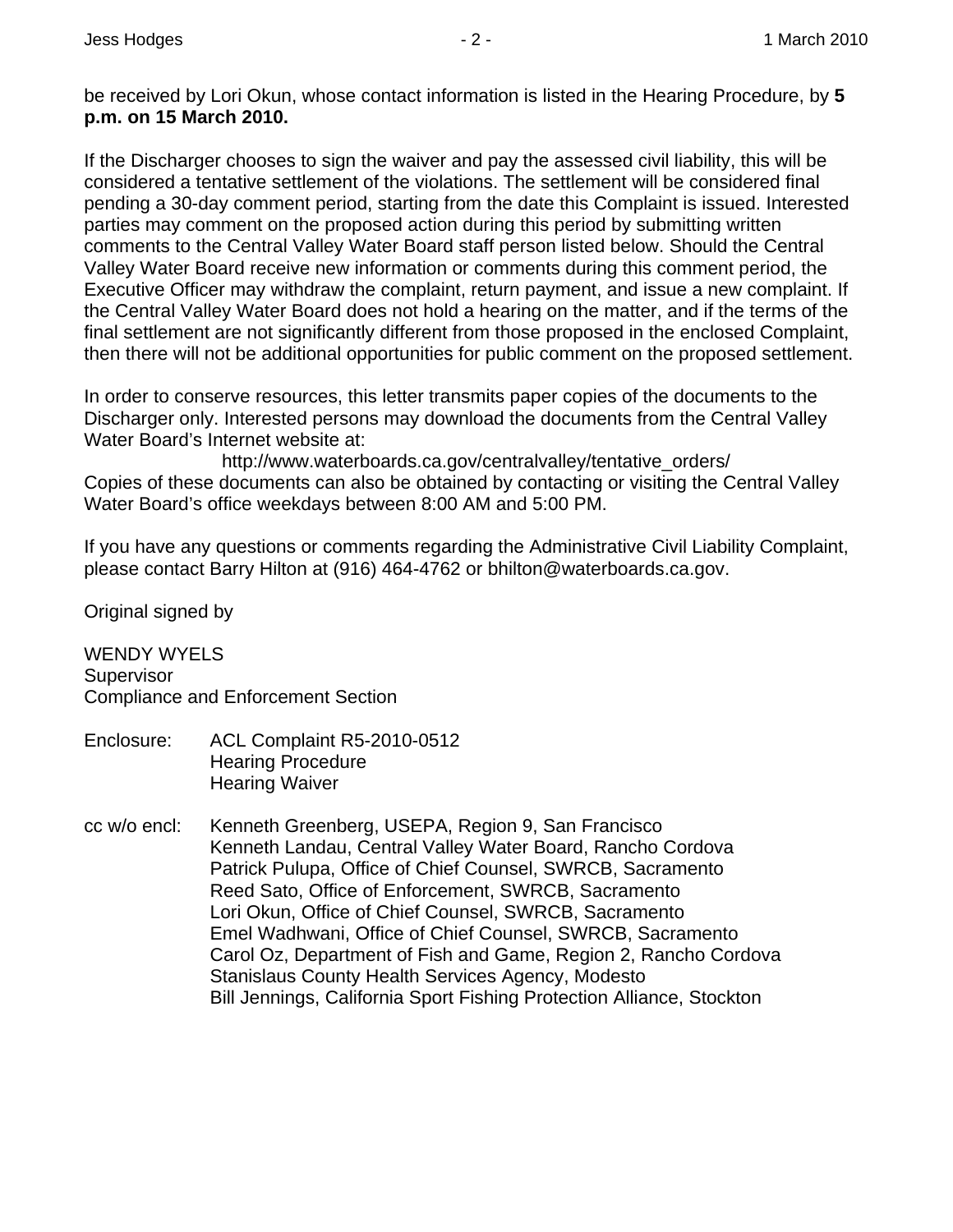# CALIFORNIA REGIONAL WATER QUALITY CONTROL BOARD CENTRAL VALLEY REGION

# ADMINISTRATIVE CIVIL LIABILITY COMPLAINT R5-2010-0512

## MANDATORY PENALTY IN THE MATTER OF

# SCONZA CANDY COMPANY STANISLAUS COUNTY

This Complaint is issued to the Sconza Candy Company (hereafter Discharger) pursuant to California Water Code (CWC) section 13385, which authorizes the imposition of Administrative Civil Liability, and CWC section 13323, which authorizes the Executive Officer to issue this Complaint. This Complaint is based on findings that the Discharger violated provisions of Waste Discharge Requirements (WDRs) Order R5-2002-0111 (NPDES No. CA0004146).

The Executive Officer of the Central Valley Regional Water Quality Control Board (Central Valley Water Board or Board) finds the following:

- 1. The Discharger owns and operates the Sconza Candy Company facility in Stanislaus County. Non-contact cooling water and reverse osmosis reject water are discharged to the Oakdale Irrigation District's Riverbank Lateral Canal, tributary to the Modesto Irrigation District Main Canal, tributary to the Stanislaus River, a water of the United States.
- 2. On 23 March 1996, the Regional Water Board adopted WDRs Order No. 96-072 to regulate discharges of waste from the facility. On 7 June 2002, the Regional Water Board issued WDRs Order No. R5-2002-0111 to the Hershey Company, the former owner, which rescinded Order 96-072 and established new requirements.
- 3. On 15 February 2007, the Hershey Company submitted a Report of Waste Discharge (ROWD) to renew the NPDES permit. The timely submittal of the ROWD allowed the NPDES permit to be administratively extended as provided in Code of Federal Regulations Title 40 section 122.6, and the permit remains in effect.
- 4. In March 2008, the Sconza Candy Company purchased the Oakdale Hershey Plant and subsequently submitted an ROWD and requested a transfer of ownership of WDRs Order R5-2002-0111. The Hershey Company also requested that the Order be transferred to Sconza Candy Company by letters dated 26 March 2008 and 7 January 2009. On 31 December 2009, the Executive Officer approved transfer of ownership to Sconza Candy Company.
- 5. On 25 February 2008, the Assistant Executive Officer of the Central Valley Water Board issued Administrative Civil Liability Complaint R5-2008-0507 for mandatory minimum penalties for effluent violations from 1 January 2000 through 31 January 2008. The Hershey Company paid the administrative civil liability charged in Complaint R5-2008-0507 and the Board considers the matter resolved.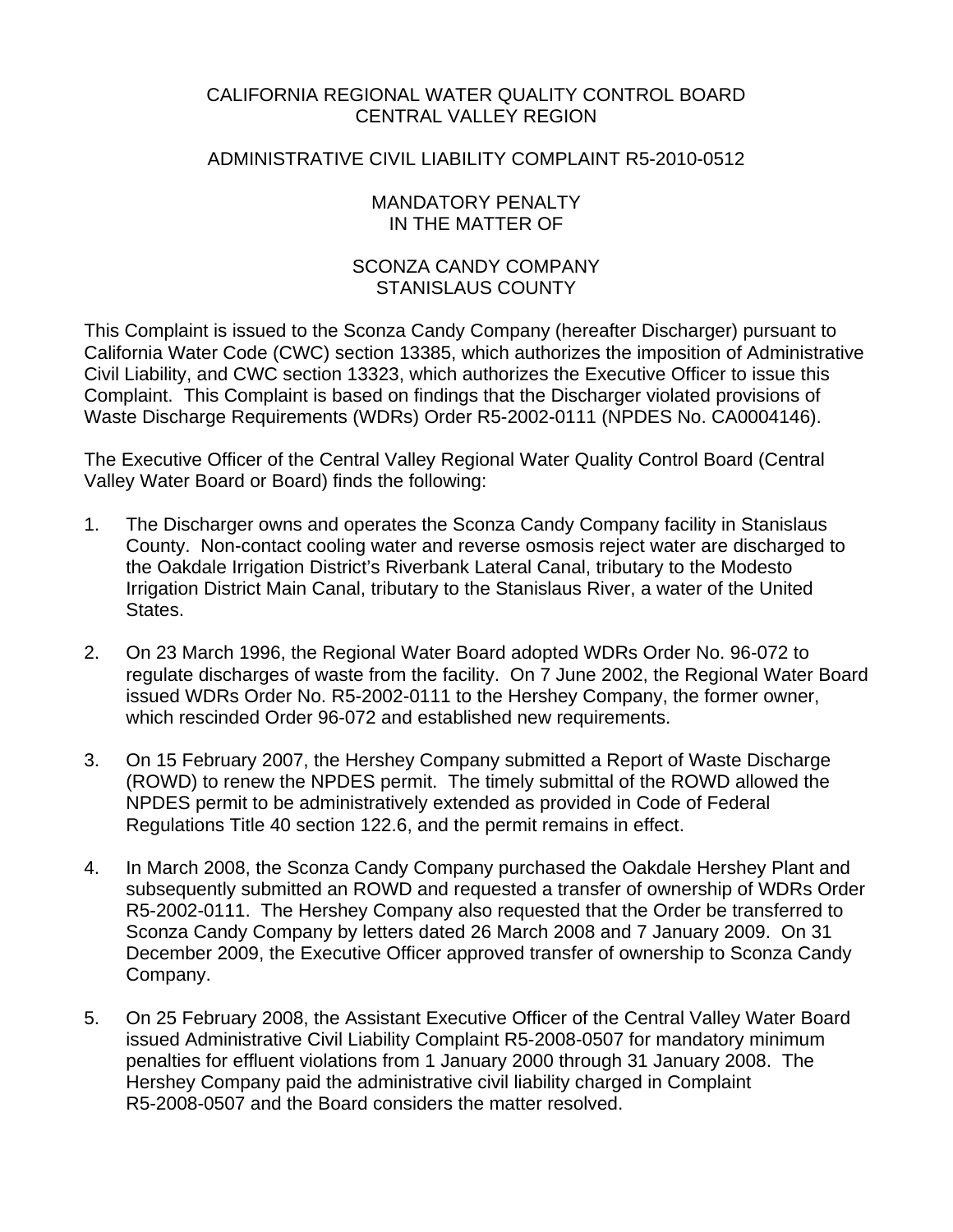6. This Complaint covers the period of 1 May 2008 through 31 December 2009. On 24 December 2009, Central Valley Water Board staff issued the Discharger a Notice of Violation and draft Record of Violations (ROV) for effluent limitation violations for the period of 1 May 2008 through 30 September 2009. On 7 January 2010, the Discharger responded and asked that the oil and grease violation be dismissed. The Discharger stated that the only units operating at the facility at that time were two wells and a reverse osmosis unit. The Discharger did not observe an oil sheen on the cooling pond, and believes that the oil and grease detection could be due to "the high population of mosquito fish residing in the weir just outside our pond gate from which our sample was drawn." In addition, the Discharger points out that samples collected one week and two weeks after the sample in question did not have detectable oil and grease. Finally, the Discharger states that the positive result may have been due to laboratory error or sampling error.

Staff have evaluated the Discharger's response and have retained the violation. The permit is for the discharge of non-contact cooling water, not process water, so the fact that Sconza was not operating at the time is moot. The Order's fact sheet states that there are historic detections of oil and grease in the effluent, which is why the Order contains this effluent limitation and requires monitoring for this constituent. The Discharger has not shown that the presence of mosquito fish were an unusual occurrence, and in fact, mosquito fish are routinely planted in irrigation ditches and ponds. It is plausible that oil and grease could have leaked from the mechanical equipment associated with the non-contact cooling water, and that this leak could have stopped in the week between when the positive sample and negative sample were collected. The Discharger has not provided any evidence of a laboratory or sampling error. Selfmonitoring reports, which are submitted by the Discharger under penalty of perjury, and the truth of the information contained therein, are critical components of the NPDES regulatory system administered by the Board. The Discharger has thus far failed to provide sufficient evidence to allow Central Valley Water Board to dismiss the violation.

7. CWC section 13385(h) and (i) require assessment of mandatory penalties and state, in part, the following:

CWC section 13385(h)(1) states:

Notwithstanding any other provision of this division, and except as provided in subdivisions (j), (k), and (l), a mandatory minimum penalty of three thousand dollars (\$3,000) shall be assessed for each serious violation.

CWC section 13385 (h)(2) states:

For the purposes of this section, a "serious violation" means any waste discharge that violates the effluent limitations contained in the applicable waste discharge requirements for a Group II pollutant, as specified in Appendix A to Section 123.45 of Title 40 of the Code of Federal Regulations, by 20 percent or more or for a Group I pollutant, as specified in Appendix A to Section 123.45 of Title 40 of the Code of Federal Regulations, by 40 percent or more.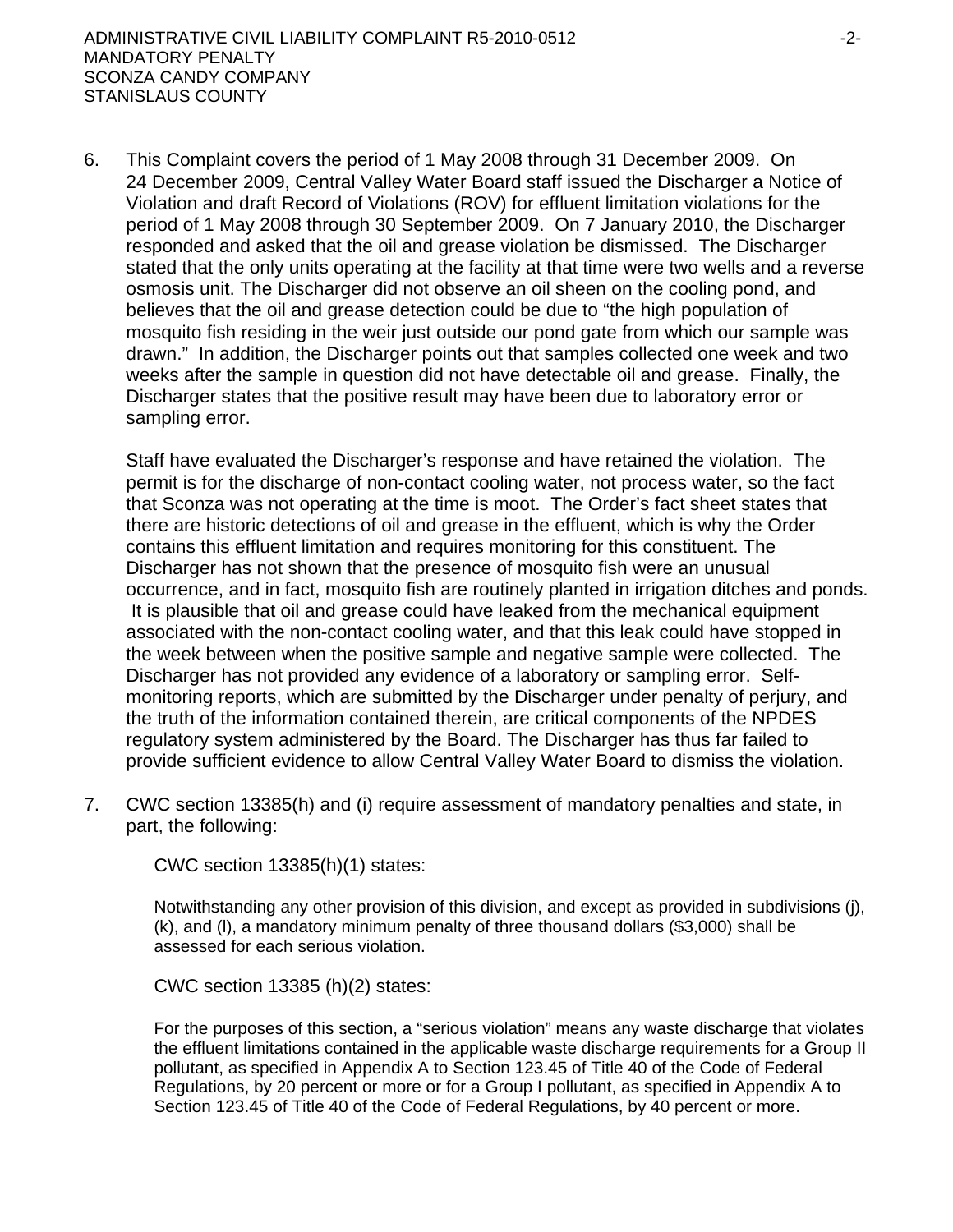CWC section 13385(i) states:

Notwithstanding any other provision of this division, and except as provided in subdivisions (j), (k), and (l), a mandatory minimum penalty of three thousand dollars (\$3,000) shall be assessed for each violation whenever the person does any of the following four or more times in any period of six consecutive months, except that the requirement to assess the mandatory minimum penalty shall not be applicable to the first three violations:

- A) Violates a waste discharge requirement effluent limitation.
- B) Fails to file a report pursuant to Section 13260.
- C) Files an incomplete report pursuant to Section 13260.
- D) Violates a toxicity effluent limitation contained in the applicable waste discharge requirements where the waste discharge requirements do not contain pollutant-specific effluent limitations for toxic pollutants.
- 8. CWC section 13323 states, in part:

Any executive officer of a regional board may issue a complaint to any person on whom administrative civil liability may be imposed pursuant to this article. The complaint shall allege the act or failure to act that constitutes a violation of law, the provision authorizing civil liability to be imposed pursuant to this article, and the proposed civil liability.

9. WDRs Order R5-2002-0111 Effluent Limitations No. B.1. includes, in part, the following:

"Effluent shall not exceed the following limits:

|                  |      | $30 - Day$     | Daily    |
|------------------|------|----------------|----------|
| Constituent      | Unit | <u>Average</u> | Maximum  |
| COD <sup>4</sup> | mq/L | $10^2$         | $15^{2}$ |
| Oil and Grease   | mg/L | $10^2$         | $15^2$   |

<sup>2</sup> To be ascertained by a 24-hour composite  $\frac{4}{1}$  Chamisel Quarter Demand

Chemical Oxygen Demand

- 10. According to the Discharger's self-monitoring reports, the Discharger committed one (1) serious violation of the effluent limitations contained in Order R5-2002-0111 during the period beginning 1 May 2008 and ending 31 December 2009. The violation is defined as serious because the measured constituent exceeded the maximum prescribed level by more than 40 percent on this occasion. The mandatory minimum penalty for this serious violation is **three thousand dollars (\$3,000)**. The cited effluent violation is included in Attachment A, which is made a part of this Order.
- 11. According to the Discharger's self-monitoring reports, the Discharger committed one (1) non-serious violation of the above effluent limitations contained in WDRs Order R5-2002-0111 during the period beginning 1 May 2008 and ending 31 December 2009. The non-serious violation is not subject to mandatory penalties under CWC section 13385(i)(1) because this violation was not preceded by three or more similar violations within a six-month period.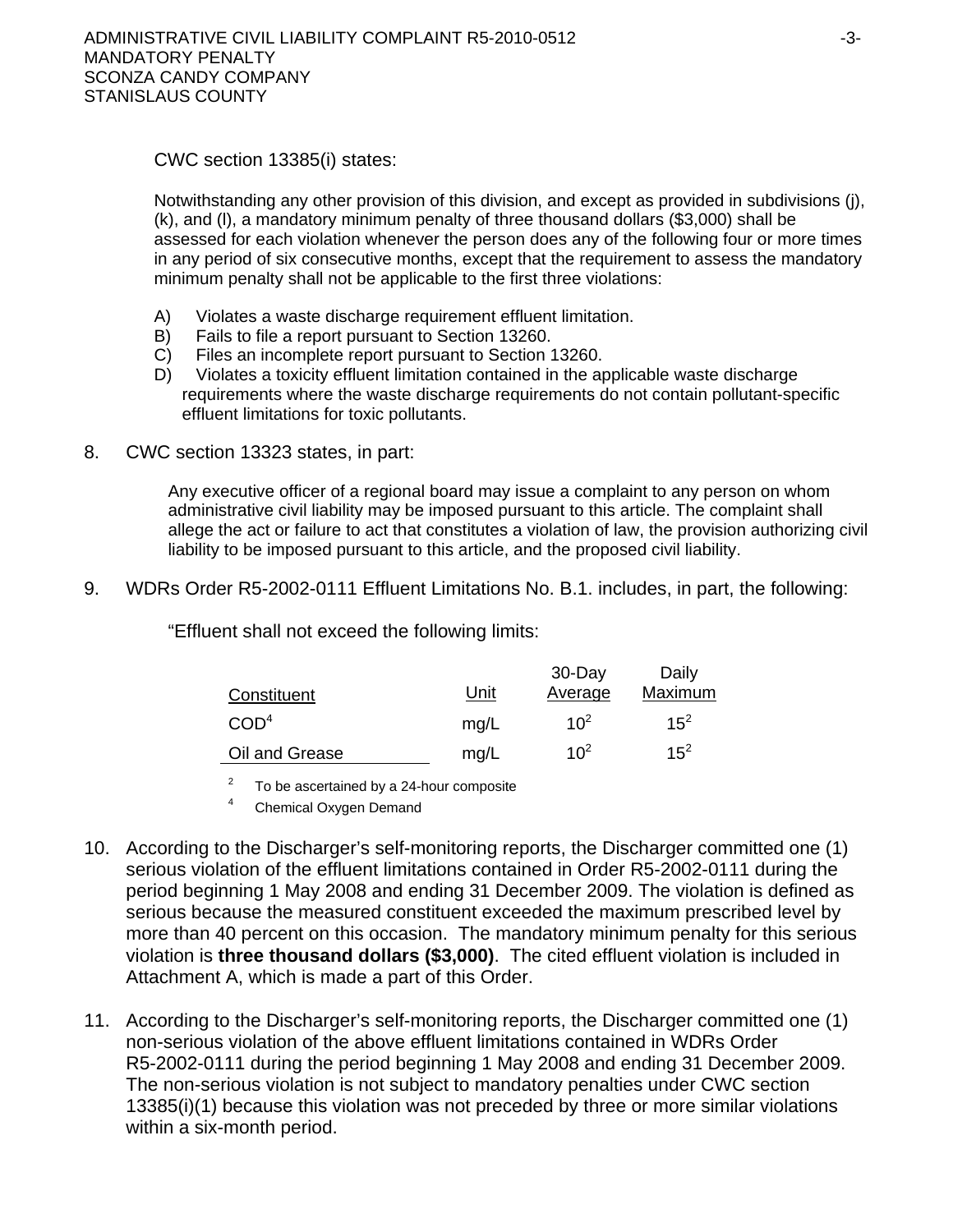- 12. The amount of the mandatory penalty assessed for the cited effluent violation is **three thousand dollars (\$3,000).** The cited effluent violation is included in Attachment A, a part of this Order.
- 13. Issuance of this Administrative Civil Liability Complaint to enforce CWC Division 7, Chapter 5.5 is exempt from the provisions of the California Environmental Quality Act (Pub. Resources Code section 21000 et seq.), in accordance with California Code of Regulations, title 14, section 15321(a)(2).

# **SCONZA CANDY COMPANY IS HEREBY GIVEN NOTICE THAT:**

- 1. The Executive Officer of the Central Valley Water Board proposes that the Discharger be assessed an Administrative Civil Liability in the amount of **three thousand dollars (\$3,000)**.
- 2. A hearing on this matter will be conducted at the Central Valley Water Board meeting scheduled on **27/28 May 2010**, unless one of the following occurs by **1 April 2010**:
	- a) The Discharger waives the hearing by completing the attached form (checking off the box next to Option #1) and returning it to the Central Valley Water Board, along with payment for the proposed civil liability of **three thousand dollars (\$3,000)**; or
	- b) The Central Valley Water Board agrees to postpone any necessary hearing after the Discharger requests to engage in settlement discussions by checking off the box next to Option #2 on the attached form, and returns it to the Board along with a letter describing the issues to be discussed; or
	- c) The Central Valley Water Board agrees to postpone any necessary hearing after the Discharger requests a delay by checking off the box next to Option #3 on the attached form, and returns it to the Board along with a letter describing the issues to be discussed.
- 3. If a hearing on this matter is conducted, the Board will consider whether to affirm, reject, or modify the proposed Administrative Civil Liability, or whether to refer the matter to the Attorney General for recovery of judicial civil liability.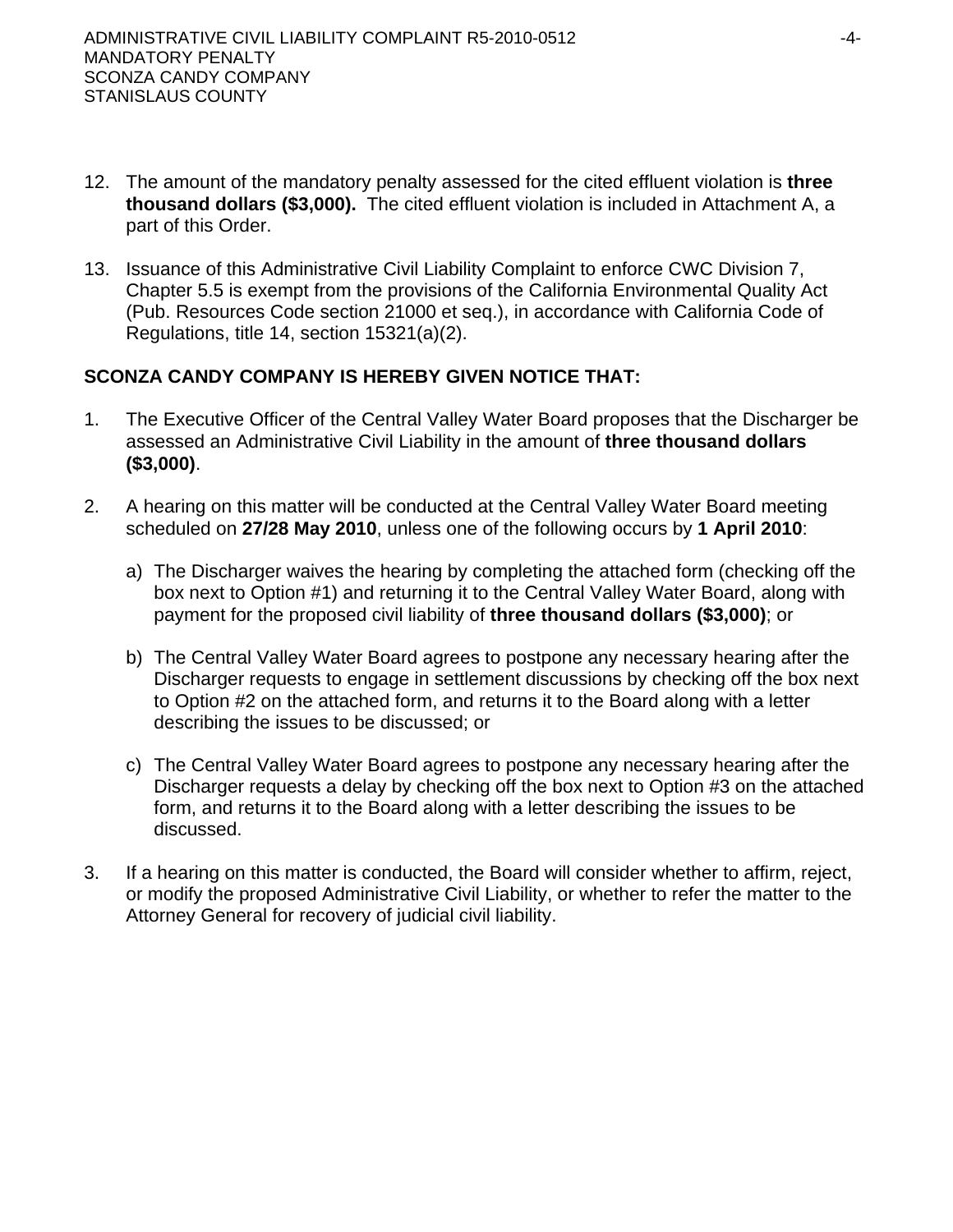#### ADMINISTRATIVE CIVIL LIABILITY COMPLAINT R5-2010-0512 -5- MANDATORY PENALTY SCONZA CANDY COMPANY STANISLAUS COUNTY

If this matter proceeds to hearing, the Executive Officer reserves the right to amend the proposed amount of civil liability to conform to the evidence presented, including but not limited to, increasing the proposed amount to account for the costs of enforcement (including staff, legal and expert witness costs) incurred after the date of the issuance of this Complaint through completion of the hearing.

> Original signed by Frederick S. Moss for PAMELA C. CREEDON, Executive Officer

1 March 2010 design and the contract of the contract of the DATE of the contract of the contract of the contract of the contract of the contract of the contract of the contract of the contract of the contract of the contract of the con

Attachment A: Record of Violations BLH: 1 Mar 2010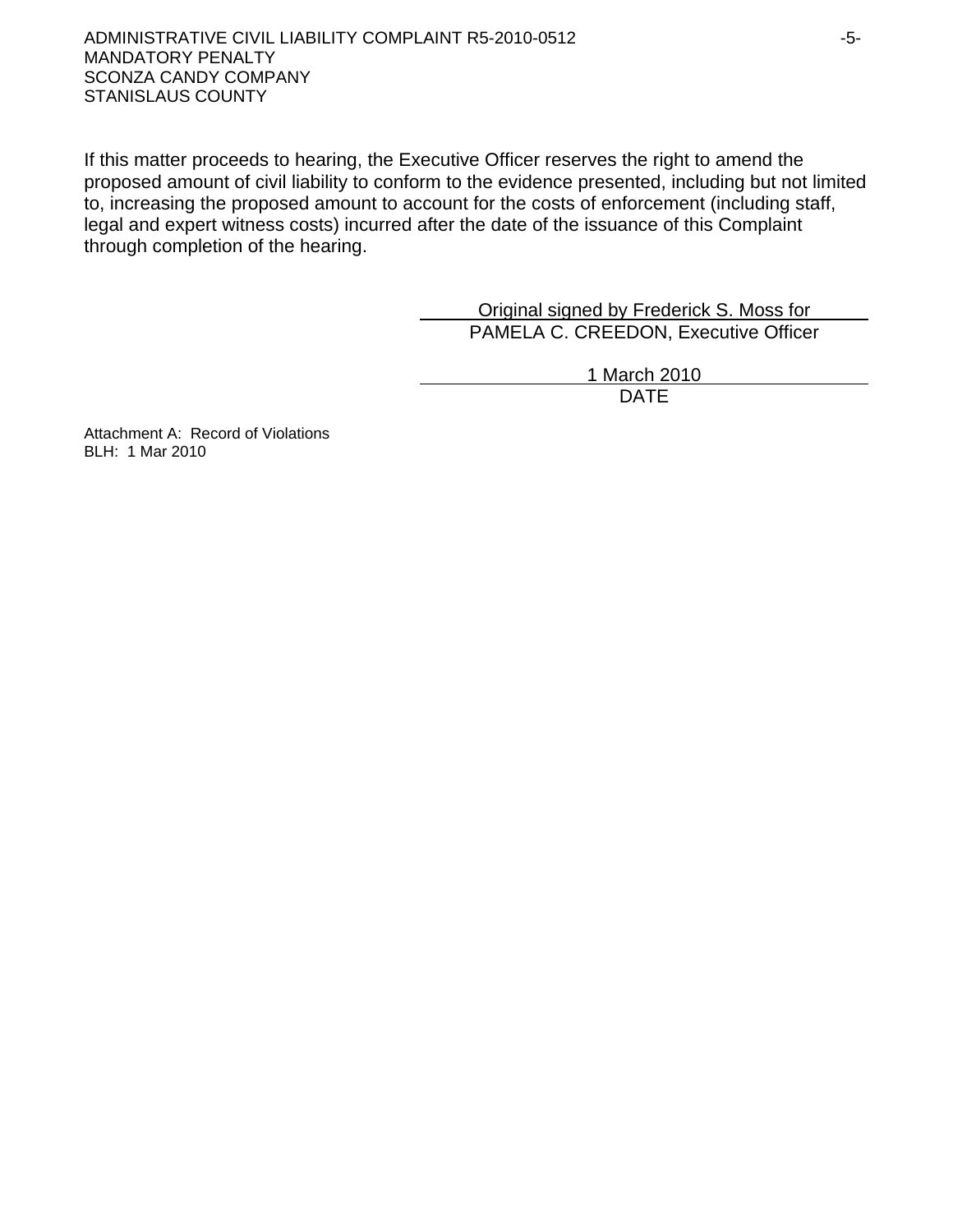#### **WAIVER FORM FOR ADMINISTRATIVE CIVIL LIABILITY COMPLAINT**

By signing this waiver, I affirm and acknowledge the following:

I am duly authorized to represent the Sconza Candy Company (hereafter Discharger) in connection with Administrative Civil Liability Complaint R5-2010-0512 (hereafter Complaint). I am informed that California Water Code section 13323, subdivision (b), states that, "a hearing before the regional board shall be conducted within 90 days after the party has been served. The person who has been issued a complaint may waive the right to a hearing."

#### **□** *(OPTION 1: Check here if the Discharger waives the hearing requirement and will pay in full.)*

- a. I hereby waive any right the Discharger may have to a hearing before the Central Valley Water Board.
- b. I certify that the Discharger will remit payment for the proposed civil liability in the full amount of **three thousand dollars (\$3,000)** by check that references "ACL Complaint R5-2010-0512" made payable to the *State Water Pollution Cleanup and Abatement Account*. Payment must be received by the Central Valley Water Board by **1 April 2010**.
- c. I understand the payment of the above amount constitutes a proposed settlement of the Complaint, and that any settlement will not become final until after a 30-day public notice and comment period. Should the Central Valley Water Board receive significant new information or comments during this comment period, the Central Valley Water Board's Executive Officer may withdraw the complaint, return payment, and issue a new complaint. I also understand that approval of the settlement will result in the Discharger having waived the right to contest the allegations in the Complaint and the imposition of civil liability.
- d. I understand that payment of the above amount is not a substitute for compliance with applicable laws and that continuing violations of the type alleged in the Complaint may subject the Discharger to further enforcement, including additional civil liability.

**□** *(OPTION 2: Check here if the Discharger waives the 90-day hearing requirement in order to engage in settlement discussions***.)** I hereby waive any right the Discharger may have to a hearing before the Central Valley Water Board within 90 days after service of the complaint, but I reserve the ability to request a hearing in the future. I certify that the Discharger will promptly engage the Central Valley Water Board Prosecution Team in settlement discussions to attempt to resolve the outstanding violation(s). By checking this box, the Discharger requests that the Central Valley Water Board delay the hearing so that the Discharger and the Prosecution Team can discuss settlement. It remains within the discretion of the Central Valley Water Board to agree to delay the hearing. Any proposed settlement is subject to the conditions described above under "Option 1."

**□** *(OPTION 3: Check here if the Discharger waives the 90-day hearing requirement in order to extend the hearing date and/or hearing deadlines. Attach a separate sheet with the amount of additional time requested and the rationale.)* I hereby waive any right the Discharger may have to a hearing before the Central Valley Water Board within 90 days after service of the complaint. By checking this box, the Discharger requests that the Central Valley Water Board delay the hearing and/or hearing deadlines so that the Discharger may have additional time to prepare for the hearing. It remains within the discretion of the Central Valley Water Board to approve the extension.

(Print Name and Title)

(Signature)

(Date)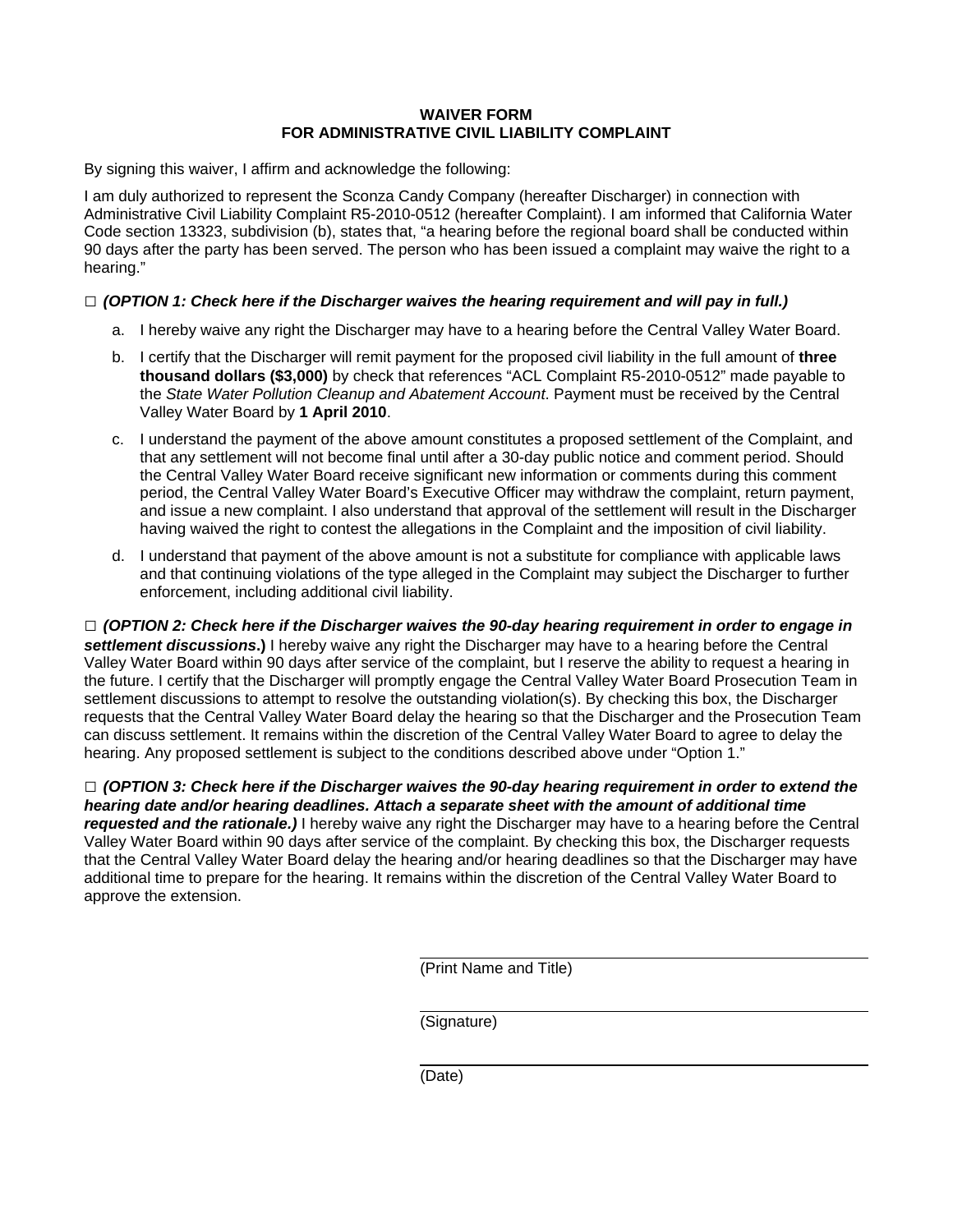## **ATTACHMENT A ADMINISTRATIVE CIVIL LIABILITY COMPLAINT R5-2010-0512**

#### **Sconza Candy Company**

DRAFT RECORD OF VIOLATIONS (1 May 2008 – 31 December 2009) MANDATORY PENALTIES (Data reported under Monitoring and Reporting Program R5-2002-0111)

|            |                |       |       | Measure | Period       |         |              |
|------------|----------------|-------|-------|---------|--------------|---------|--------------|
| Date       | Violation Type | Units | Limit |         | <u> Type</u> | Remarks | <b>CIWQS</b> |
| $1-Oct-08$ | Oil and Grease | ma/L  | 15    | 26      | Daily        |         | 861641       |
| 7-Mav-09   | COD            | mg/L  | 15    | 16      | Daily        |         | 861644       |

#### Remarks:

- 1. Serious Violation: For Group I pollutants that exceed the effluent limitation by 40 percent or more.
- 2. Serious Violation: For Group II pollutants that exceed the effluent limitation by 20 percent or more.
- 3. Non-serious violation falls within the first three violations in a six-month period, thus is exempt.
- 4. Non-serious violation subject to mandatory penalties.

| <b>VIOLATIONS AS OF:</b>                | 12/31/2009 |
|-----------------------------------------|------------|
| <b>Group I Serious Violations:</b>      |            |
| <b>Group II Serious Violations:</b>     |            |
| Non-Serious Exempt from MPs:            |            |
| Non-serious Violations Subject to MPs:  |            |
| <b>Total Violations Subject to MPs:</b> |            |

**Mandatory Minimum Penalty = (1 Serious Violations + 0 Non-Serious Violations) x \$3,000 = \$3,000**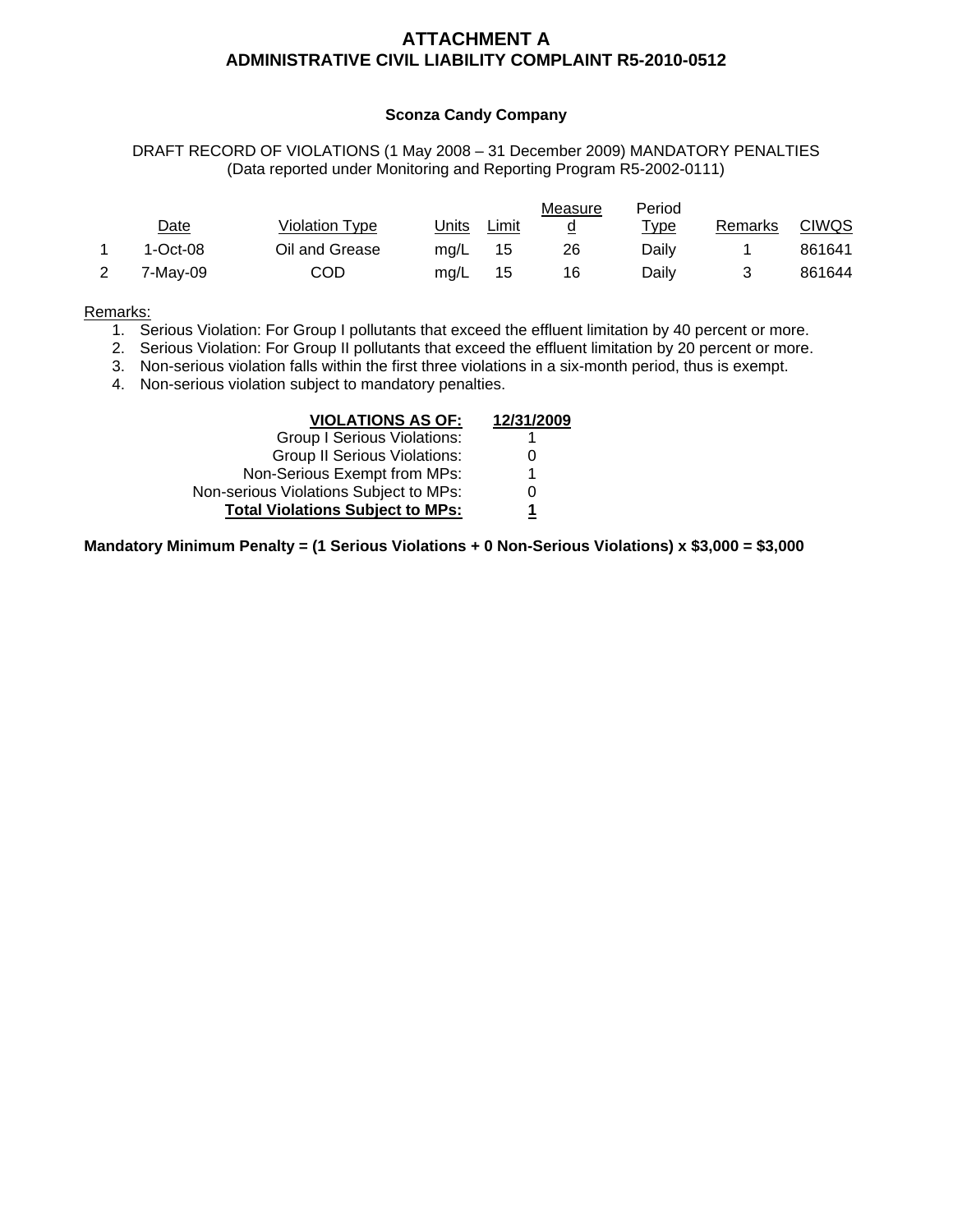# Central Valley Regional Water Quality Control Board

## HEARING PROCEDURE FOR ADMINISTRATIVE CIVIL LIABILITY COMPLAINT R5-2010-0512

# ISSUED TO SCONZA CANDY COMPANY STANISLAUS COUNTY

# SCHEDULED FOR 27/28 MAY 2010

# PLEASE READ THIS HEARING PROCEDURE CAREFULLY. FAILURE TO COMPLY WITH THE DEADLINES AND OTHER REQUIREMENTS CONTAINED HEREIN MAY RESULT IN THE EXCLUSION OF YOUR DOCUMENTS AND/OR TESTIMONY.

## **Background**

The Executive Officer has issued an Administrative Civil Liability (ACL) Complaint pursuant to California Water Code (CWC) section 13323 to the Sconza Candy Company, alleging violations of CWC section 13385 for discharges at its facility that exceeded permitted effluent limitations.

The Complaint proposes that an administrative civil liability in the amount of \$3,000 be imposed. A hearing is currently scheduled to be conducted before the Central Valley Water Board during its 27/28 May 2010 meeting.

#### **Purpose of Hearing**

The purpose of the hearing is to consider relevant evidence and testimony regarding the ACL Complaint. At the hearing, the Central Valley Water Board will consider whether to issue an administrative civil liability order assessing the proposed liability, or a higher or lower amount, or reject the proposed liability. The public hearing on will commence at 8:30 a.m. or as soon thereafter as practical, or as announced in the Central Valley Water Board meeting agenda. The meeting will be held at

11020 Sun Center Drive, Suite 200, Rancho Cordova, California.

An agenda for the meeting will be issued at least ten days before the meeting and posted on the Central Valley Water Board's web page at:

[http://www.waterboards.ca.gov/centralvalley/board\\_info/meetings](http://www.waterboards.ca.gov/centralvalley/board_info/meetings)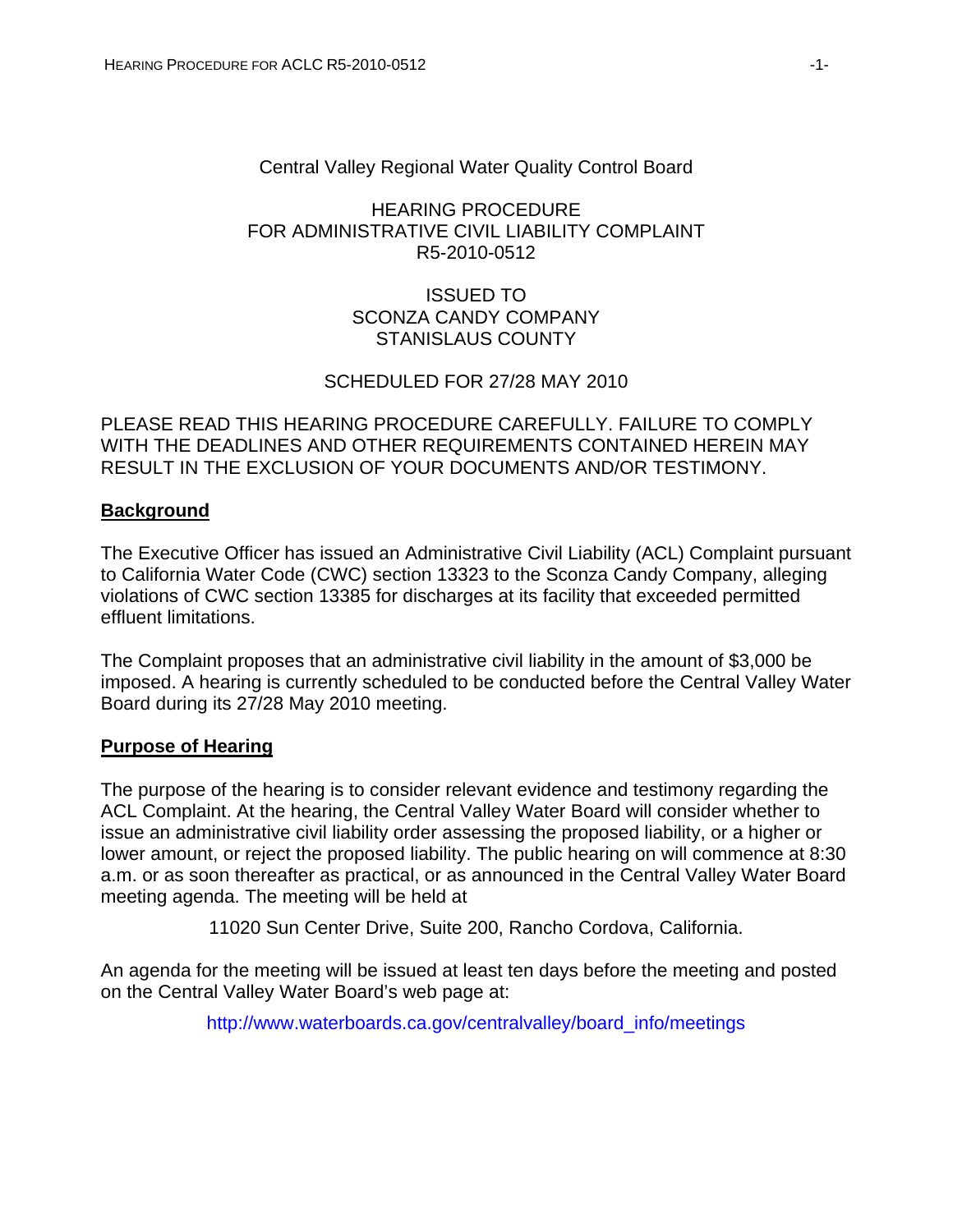## **Hearing Procedure**

The hearing will be conducted in accordance with this Hearing Procedure. This Hearing Procedure has been approved by the Central Valley Water Board Chair in model format, and is subject to further revision by the Central Valley Water Board's Advisory Team or the Board Chair. A copy of the general procedures governing adjudicatory hearings before the Central Valley Water Board may be found at California Code of Regulations, title 23, section 648 et seq., and are available at: http://www.waterboards.ca.gov or will be made available upon request. In accordance with Section 648, subdivision (d), any procedure not provided by this Hearing Procedure is deemed waived. Except as provided in Section 648, subdivision (b) and herein, Chapter 5 of the Administrative Procedures Act (commencing with Gov't Code § 11500) does not apply to this hearing.

**ANY OBJECTIONS TO THE HEARING PROCEDURE MUST BE RECEIVED BY THE CENTRAL VALLEY WATER BOARD'S ADVISORY TEAM NO LATER THAN 15 MARCH 2010, OR THEY WILL BE WAIVED.** FAILURE TO COMPLY WITH THE DEADLINES AND REQUIREMENTS CONTAINED HEREIN MAY RESULT IN THE EXCLUSION OF DOCUMENTS AND/OR TESTIMONY.

The Discharger shall contact the Prosecution Team to try to resolve objections regarding due dates, the hearing date and hearing time limits BEFORE submitting objections to the Advisory Team.

## **Hearing Participants**

Participants in this proceeding are designated as either "parties" or "interested persons." Designated parties to the hearing may present evidence and cross-examine witnesses and are subject to cross-examination. Interested persons may present non-evidentiary policy statements, but may not cross-examine witnesses and are not subject to crossexamination. Interested persons generally may not present evidence (e.g., photographs, eye-witness testimony, monitoring data). Both designated parties and interested persons may be asked to respond to clarifying questions from the Central Valley Water Board, staff or others, at the discretion of the Central Valley Water Board.

The following participants are hereby designated as parties in this proceeding:

- 1. Central Valley Water Board Prosecution Team
- 2. The Sconza Candy Company

#### **Requesting Designated Party Status**

Persons who wish to participate in the hearing as a designated party must request party status by submitting a request in writing (with copies to the existing designated parties) so that it is received no later than 5 p.m. on **22 March 2010**, by the Advisory Team attorney (contact information listed below). The request shall include an explanation of the basis for status as a designated party (i.e., how the issues to be addressed in the hearing and the potential actions by the Central Valley Water Board affect the person, and the need to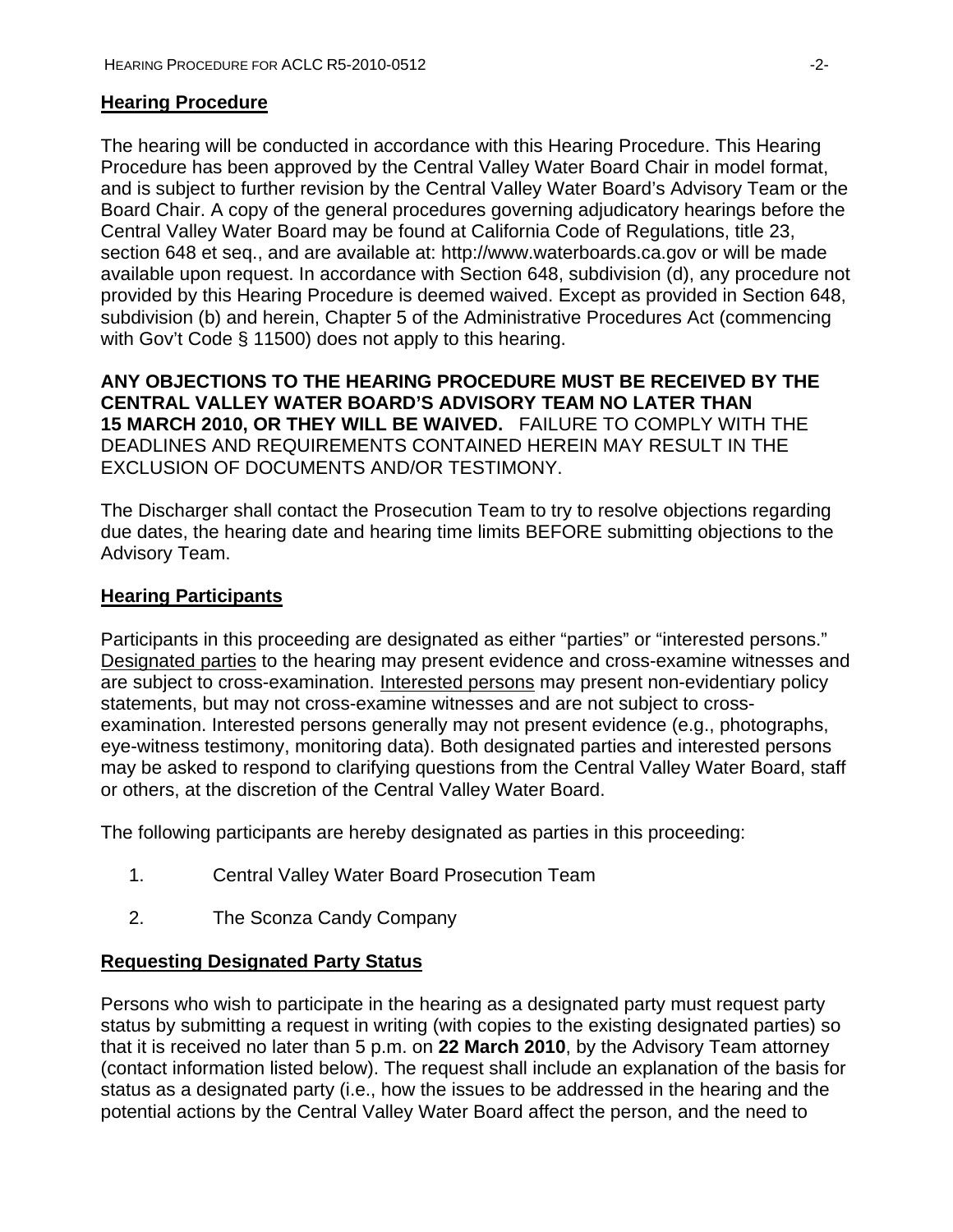present evidence or cross-examine witnesses), the information required of designated parties as provided below, and a statement explaining why the party or parties designated above do not adequately represent the person's interest. Any opposition to the request must be received by the Advisory Team, the person requesting party status, and all other parties by 5 p.m. on **1 April 2010**. The parties will be notified by 5 p.m. on **12 April 2010**  whether the request has been granted or denied.

### **Primary Contacts**

#### **Advisory Team:**

Kenneth Landau, Assistant Executive Officer 11020 Sun Center Drive, Suite 200, Rancho Cordova, CA 95670 Phone: (916) 464-4726 klandau@waterboards.ca.gov

Lori Okun, Senior Staff Counsel State Water Resources Control Board, Office of Chief Counsel Physical Address: 1001 I Street, Sacramento, CA 95814 Mailing Address: P.O. Box 100, Sacramento, CA 95812 Phone: (916)341-5165; fax: (916) 341-5199 lokun@waterboards.ca.gov

#### **Prosecution Team:**

Pamela Creedon, Executive Officer Rick Moss, Assistant Executive Officer Wendy Wyels, Environmental Program Manager Victor Vasquez, Senior Water Resources Control Engineer Barry Hilton, Water Resources Control Engineer 11020 Sun Center Drive, Suite 200, Rancho Cordova, CA 95670 Phone: (916) 464-4623; fax: (916) 464-4645 [vvasquez@waterboards.ca.gov](mailto:vvasquez@waterboards.ca.gov)

Patrick Pulupa, Staff Counsel

State Water Resources Control Board, Office of Chief Counsel Physical Address: 1001 I Street, Sacramento, CA 95814 Mailing Address: P.O. Box 100, Sacramento, CA 95812 Phone: (916) 341-5189; fax: (916) 341-5199 ppulupa@waterboards.ca.gov

#### **Discharger:**

Mr. Jesse Hodges, Quality System Supervisor Sconza Candy Company 1 Sconza Candy Lane Oakdale, CA 95361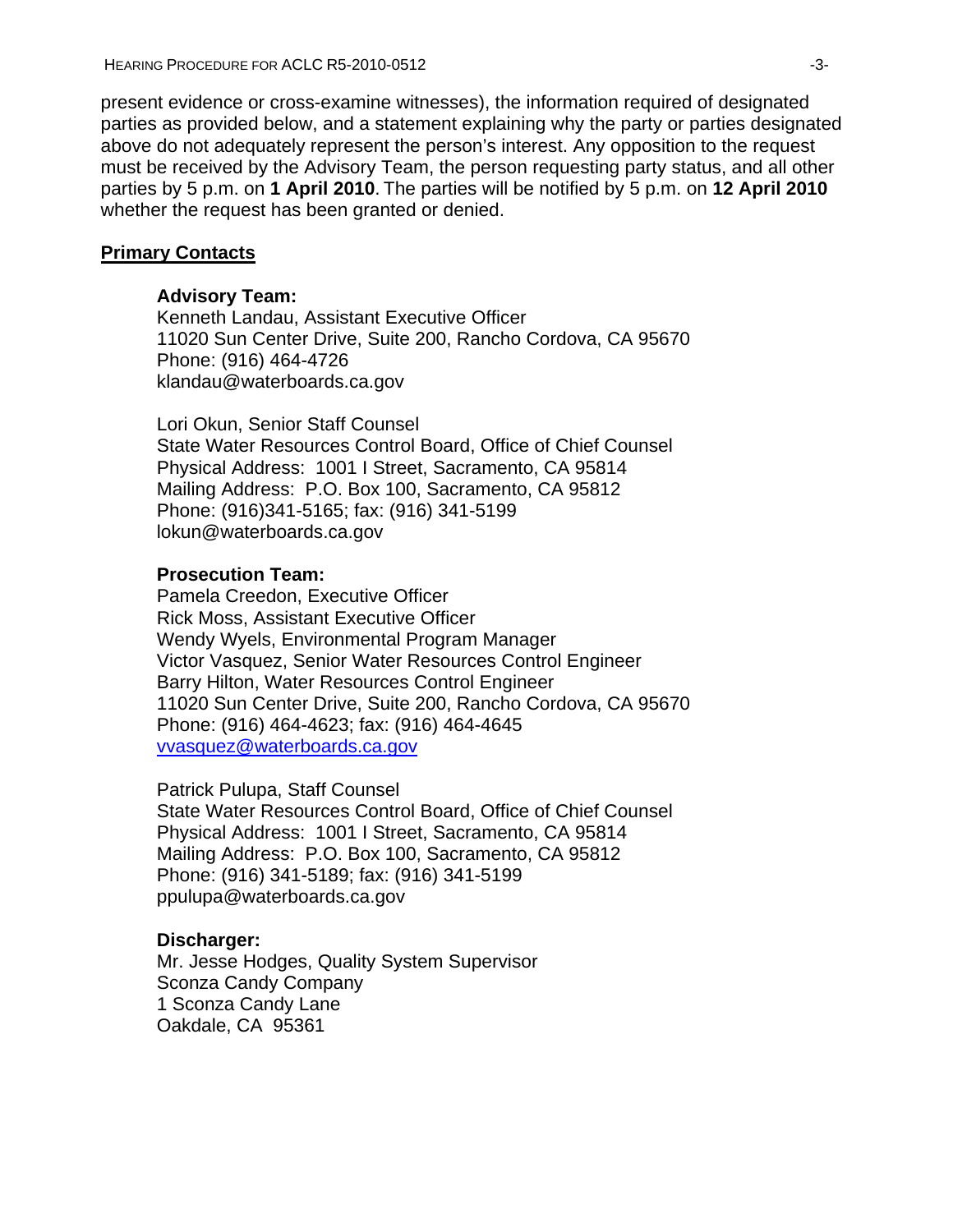# **Separation of Functions**

To help ensure the fairness and impartiality of this proceeding, the functions of those who will act in a prosecutorial role by presenting evidence for consideration by the Central Valley Water Board (Prosecution Team) have been separated from those who will provide advice to the Central Valley Water Board (Advisory Team). Members of the Advisory Team are: Mr. Kenneth Landau and Ms. Lori Okun. Members of the Prosecution Team are: Ms. Pamela Creedon, Mr. Rick Moss, Ms. Wendy Wyels, Mr. Victor Vasquez, Mr. Barry Hilton, and Mr. Patrick Pulupa. Any members of the Advisory Team who normally supervise any members of the Prosecution Team are not acting as their supervisors in this proceeding, and vice versa. Pamela Creedon regularly advises the Central Valley Water Board in other, unrelated matters, but is not advising the Central Valley Water Board in this proceeding. Other members of the Prosecution Team act or have acted as advisors to the Central Valley Water Board in other, unrelated matters, but they are not advising the Central Valley Water Board in this proceeding. Members of the Prosecution Team have not had any ex parte communications with the members of the Central Valley Water Board or the Advisory Team regarding this proceeding.

# **Ex Parte Communications**

The designated parties and interested persons are forbidden from engaging in ex parte communications regarding this matter with members of the Advisory Team or members of the Central Valley Water Board. An ex parte contact is any written or verbal communication pertaining to the investigation, preparation or prosecution of the ACL Complaint between a member of a designated party or interested person on the one hand, and a Central Valley Water Board member or an Advisory Team member on the other hand, unless the communication is copied to all other designated parties (if written) or made in a manner open to all other designated parties (if verbal). Communications regarding non-controversial procedural matters are not ex parte contacts and are not restricted. Communications among one or more designated parties and interested persons themselves are not ex parte contacts.

The following communications to the Advisory Board must be copied to all designated parties: Objections to this Hearing Procedure; requests for modifications to this Hearing Procedure; requests for designated party status, or objections thereto; and all written evidence, legal argument or policy statements from designated parties. This is not an allinclusive list of ex parte communications.

# **Hearing Time Limits**

To ensure that all participants have an opportunity to participate in the hearing, the following time limits shall apply: each designated party shall have a combined **25** minutes to present evidence (including evidence presented by witnesses called by the designated party), cross-examine witnesses (if warranted), and provide a closing statement; and each interested person shall have 3 minutes to present a non-evidentiary policy statement. Participants with similar interests or comments are requested to make joint presentations, and participants are requested to avoid redundant comments. Participants who would like additional time must submit their request to the Advisory Team so that it is received by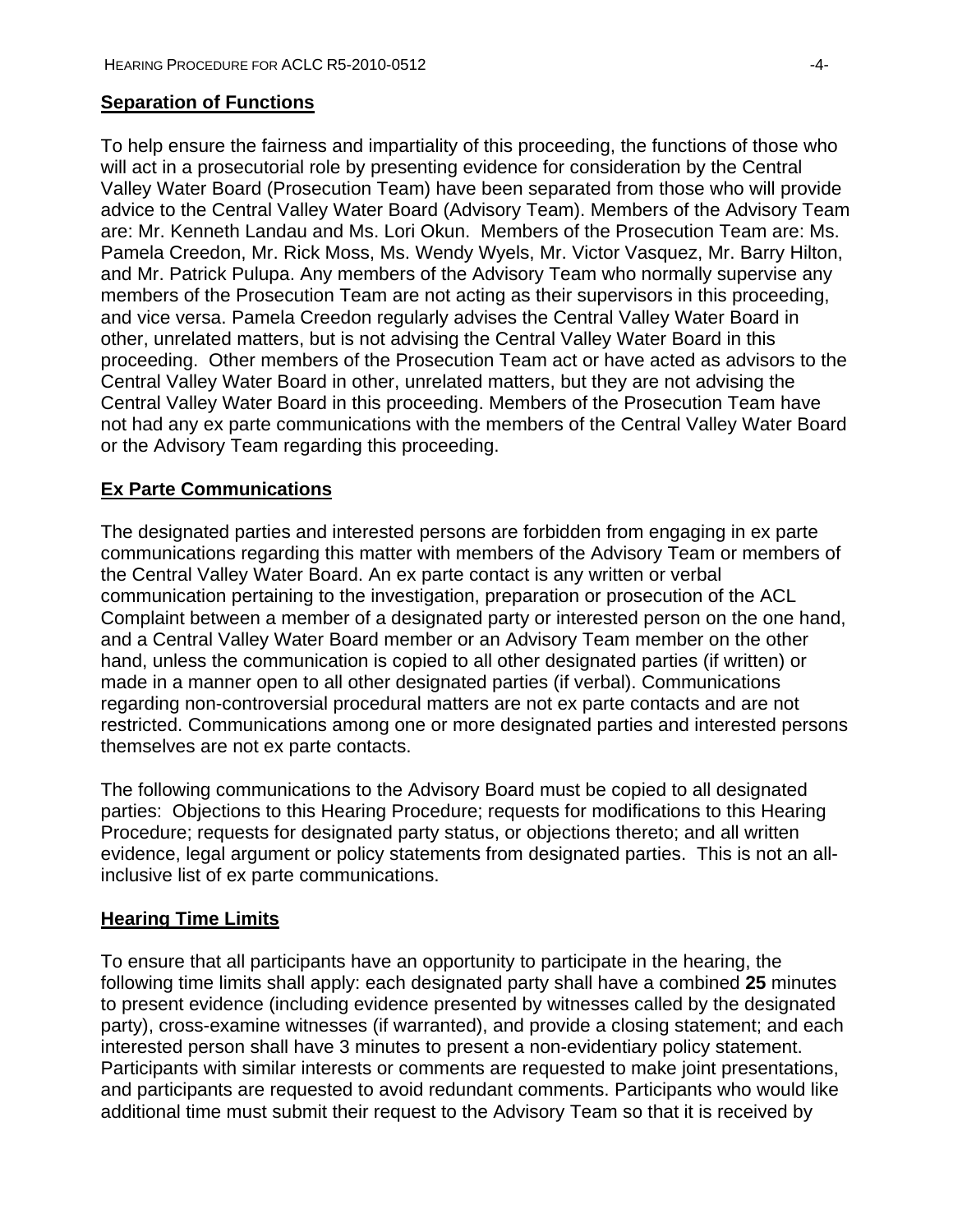5:00 p.m. on **10 May 2010**. Additional time may be provided at the discretion of the Advisory Team (prior to the hearing) or the Central Valley Water Board Chair (at the hearing) upon a showing that additional time is necessary. Such showing shall explain what testimony, comments or legal argument require extra time, and why the Discharger could not adequately provide the testimony, comments or legal argument in writing before the hearing.

A timer will be used, but will not run during Board questions or the responses to such questions, or during discussions of procedural issues.

# **Submission of Evidence and Policy Statements**

Case in Chief: The Prosecution Team, the Discharger and each other designated party must submit the following information in writing in advance of the hearing:

- 1. All evidence (other than witness testimony to be presented orally at the hearing) that the Designated Party would like the Central Valley Water Board to consider. Evidence and exhibits already in the public files of the Central Valley Board may be submitted by reference as long as the exhibits and their location are clearly identified in accordance with California Code of Regulations, title 23, section 648.3. Board members will generally not receive copies of materials incorporated by reference, and the referenced materials are generally not posted on the Board's website.
- 2. All legal and technical arguments or analysis.
- 3. The name of each witness, if any, whom the designated party intends to call at the hearing, the subject of each witness' proposed testimony, and the estimated time required by each witness to present direct testimony. (This information is not required for rebuttal witnesses or rebuttal testimony.)
- 4. The qualifications of each expert witness, if any. (This information is not required for rebuttal witnesses.)

The Prosecution Team's information must include the legal and factual basis for its claims against each Discharger; a list or attached copy of all evidence on which the Prosecution Team relies, which must include, at a minimum, all documents cited in the complaint or Staff Report; and the witness information required under items 3-4 for all witnesses, including staff.

The Prosecution Team shall submit one hard copy and one electronic copy to Kenneth Landau and one electronic copy to Lori Okun. Each other designated party shall submit 3 hard copies and one electronic copy to Kenneth Landau and one electronic copy to Lori Okun. Kenneth Landau and Lori Okun must receive all submissions no later than 5:00 p.m. on the applicable due date under Important Deadlines, below.

Rebuttal: Any designated party that would like to submit written evidence, legal analysis or policy statements to rebut the information previously submitted by other designated parties shall submit 3 hard copies and one electronic copy of their rebuttal information to Kenneth Landau and one electronic copy of the information to Lori Okun so that they are received by 5 p.m. on the due date under Important Deadlines, below. "Rebuttal" means evidence,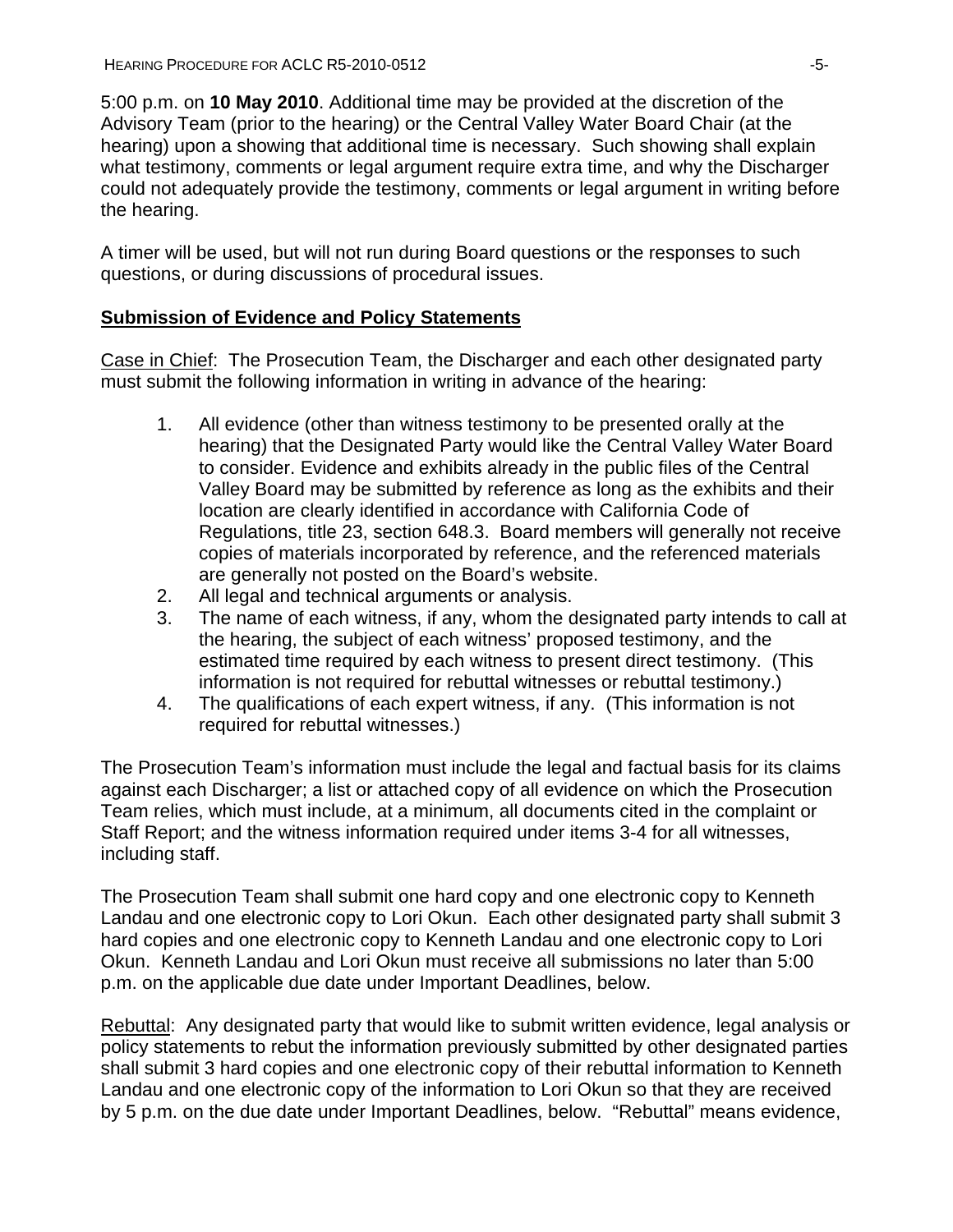analysis or comments offered to disprove or contradict other designated parties' submissions. Rebuttal shall be limited to the scope of the materials previously submitted by the other designated parties. Rebuttal information that is not responsive to information previously submitted by other designated parties may be excluded.

Copies: Board members will receive copies of all materials submitted in hard copy or electronic format. The Board's copies will be printed in black and white from the designated parties' electronic copies. Designated parties who are concerned about print quality of all or any part of their written materials should submit a high-resolution pdf or provide an extra nine paper copies for the Board members. For items with voluminous submissions, Board members may receive copies electronically only. Electronic copies are also posted on the Board's website.

Parties without access to computer equipment are strongly encouraged to have their materials scanned at a copy and mailing center. However, the Board will not reject materials solely for failure to provide electronic copies.

Other Matters: By **11 May 2010**, the Prosecution Team shall prepare a summary agenda sheet ("buff sheet") for this item to be included in the Board members' agenda package and posted on the internet. The buff sheet shall clearly state that it was prepared by the Prosecution Team. The Prosecution Team shall provide a copy of the buff sheet to all parties by mail or email.

Interested persons who would like to submit written non-evidentiary policy statements are encouraged to submit them to the Advisory Team as early as possible, but they must be received by **11 May 2010**. Interested persons do not need to submit written comments in order to speak at the hearing.

In accordance with California Code of Regulations, title 23, section 648.4, the Central Valley Water Board endeavors to avoid surprise testimony or evidence. Absent a showing of good cause and lack of prejudice to the parties, the Central Valley Water Board may exclude evidence and testimony that is not submitted in accordance with this Hearing Procedure. Excluded evidence and testimony will not be considered by the Central Valley Water Board and will not be included in the administrative record for this proceeding. Power Point and other visual presentations may be used at the hearing, but their content may not exceed the scope of other submitted written material. Designated parties must provide the Advisory Team with a printed copy of such materials at or before the hearing, for inclusion in the administrative record. Additionally, any witness who has submitted written testimony for the hearing shall appear at the hearing and affirm that the written testimony is true and correct, and shall be available for cross-examination.

# **Evidentiary Documents and File**

The Complaint and related evidentiary documents are on file and may be inspected or copied at the Central Valley Water Board office at 11020 Sun Center Drive, Suite 200, Rancho Cordova, CA. This file shall be considered part of the official administrative record for this hearing. Other submittals received for this proceeding will be added to this file and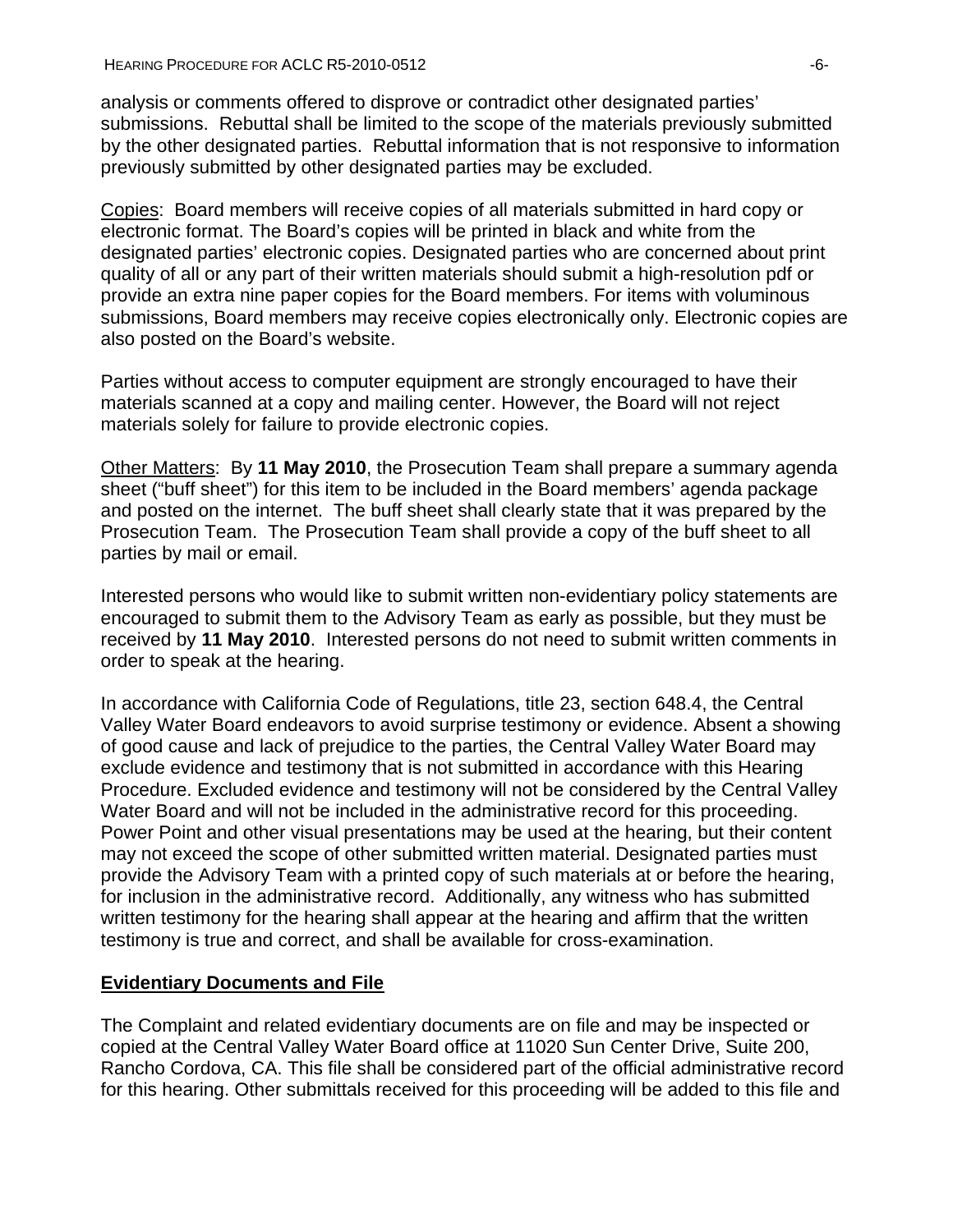will become a part of the administrative record absent a contrary ruling by the Central Valley Water Board's Chair. Many of these documents are also posted on-line at: [http://www.waterboards.ca.gov/centralvalley/board\\_decisions/tentative\\_orders/index.shtml](http://www.waterboards.ca.gov/centralvalley/board_decisions/tentative_orders/index.shtml)

Although the web page is updated regularly, to assure access to the latest information, you may contact Victor Vasquez. (contact information above).

# **Questions**

Questions concerning this proceeding may be addressed to the Advisory Team attorney (contact information above).